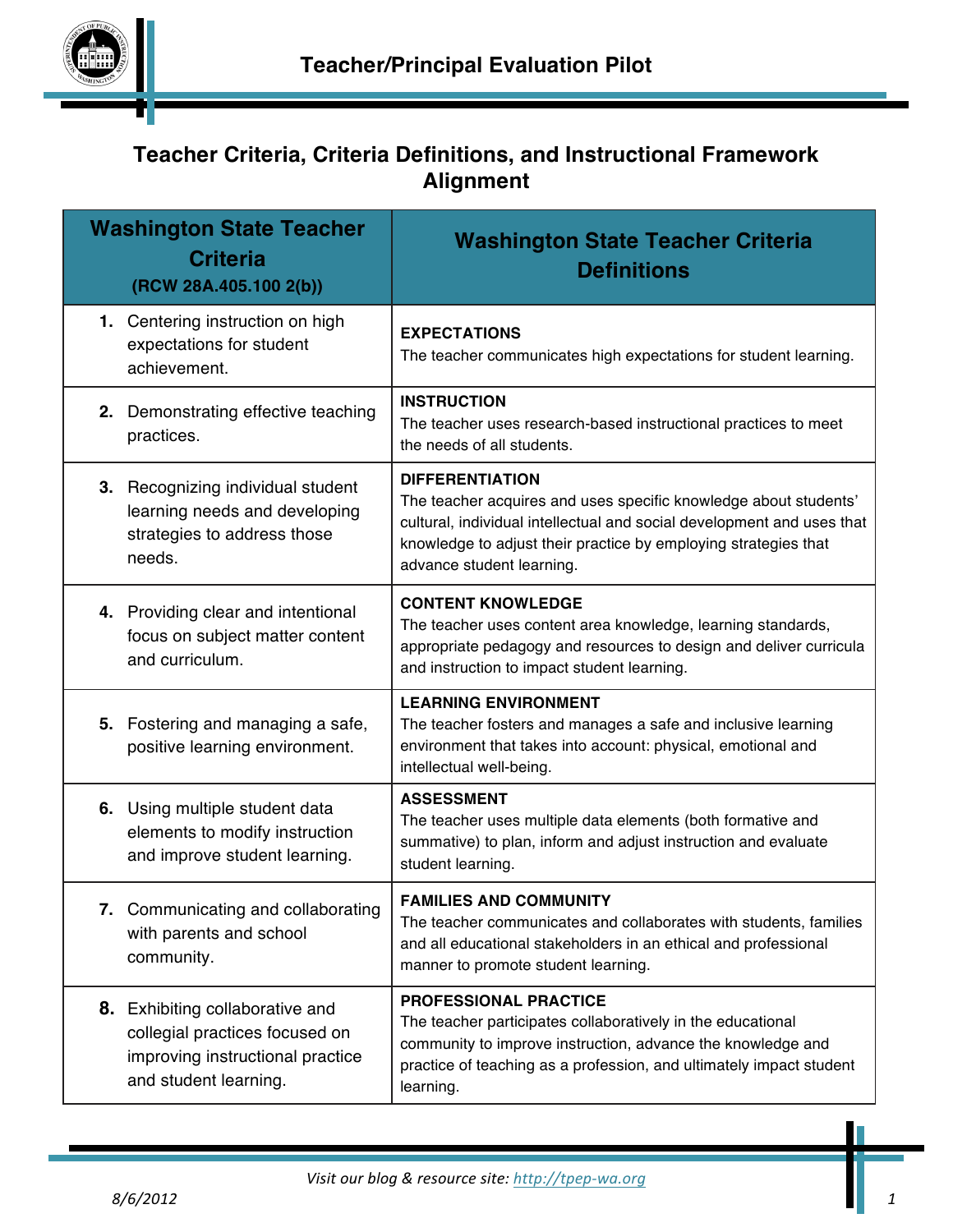

# **Architecture of the Three Research-Based Instructional Frameworks**

|                                                                            | <b>Framework</b>                                                                                                                                                                                     |                                                                                                                                                                                                                                                   |                                                                                                                                                                                                                              |
|----------------------------------------------------------------------------|------------------------------------------------------------------------------------------------------------------------------------------------------------------------------------------------------|---------------------------------------------------------------------------------------------------------------------------------------------------------------------------------------------------------------------------------------------------|------------------------------------------------------------------------------------------------------------------------------------------------------------------------------------------------------------------------------|
|                                                                            | <b>Danielson Framework for</b><br><b>Teaching</b>                                                                                                                                                    | CEL 5D+™ Teacher<br><b>Evaluation Rubric 2.0</b>                                                                                                                                                                                                  | <b>Marzano Art and Science</b><br>of Teaching Framework                                                                                                                                                                      |
| <b>Domain or</b><br><b>Dimension</b>                                       | <b>Domains</b><br><b>Domain 1: Planning and</b><br>Preparation<br><b>Domain 2: The Classroom</b><br>Environment<br><b>Domain 3: Instruction</b><br><b>Domain 4: Professional</b><br>Responsibilities | <b>Dimensions</b><br>Purpose<br><b>Student Engagement</b><br><b>Curriculum and Pedagogy</b><br><b>Assessment for Student</b><br>Learning<br><b>Classroom Environment</b><br>and Culture<br><b>Professional Collaboration</b><br>and Communication | <b>Domains</b><br><b>Domain 1: Classroom</b><br><b>Strategies and Behaviors</b><br><b>Domain 2: Planning and</b><br>Preparing<br><b>Domain 3: Reflecting on</b><br>Teaching<br>Domain 4: Collegiality and<br>Professionalism |
| <b>Components</b><br><b>Evaluation</b><br><b>Level Rubric</b><br>(4 level) | Components - 22<br>(Example - Component 1b:<br>Demonstrating Knowledge of<br>Students)                                                                                                               | Subdimensions-13<br>(Example - Student<br>Engagement: Intellectual<br>Work)                                                                                                                                                                       | Components-31<br>$(Example - 3.1)$ : The teacher<br>knows individual student<br>learning needs to design<br><i>instruction</i> )                                                                                             |
| <b>Support for</b><br>observation                                          | Indicators<br><b>Critical Attributes/Possible</b><br>Examples - teacher and<br>student                                                                                                               | Indicators<br><b>Possible Teacher</b><br>Observables<br>Possible Student<br>Observables                                                                                                                                                           | <b>Possible Teacher Evidence</b><br><b>Possible Student Evidence</b><br><b>Possible Artifacts</b><br>Possible Impacts                                                                                                        |

**Note:** The component numbers for both Danielson and CEL are reflective of the component numbers in their original frameworks, thus they may not be in numerical order.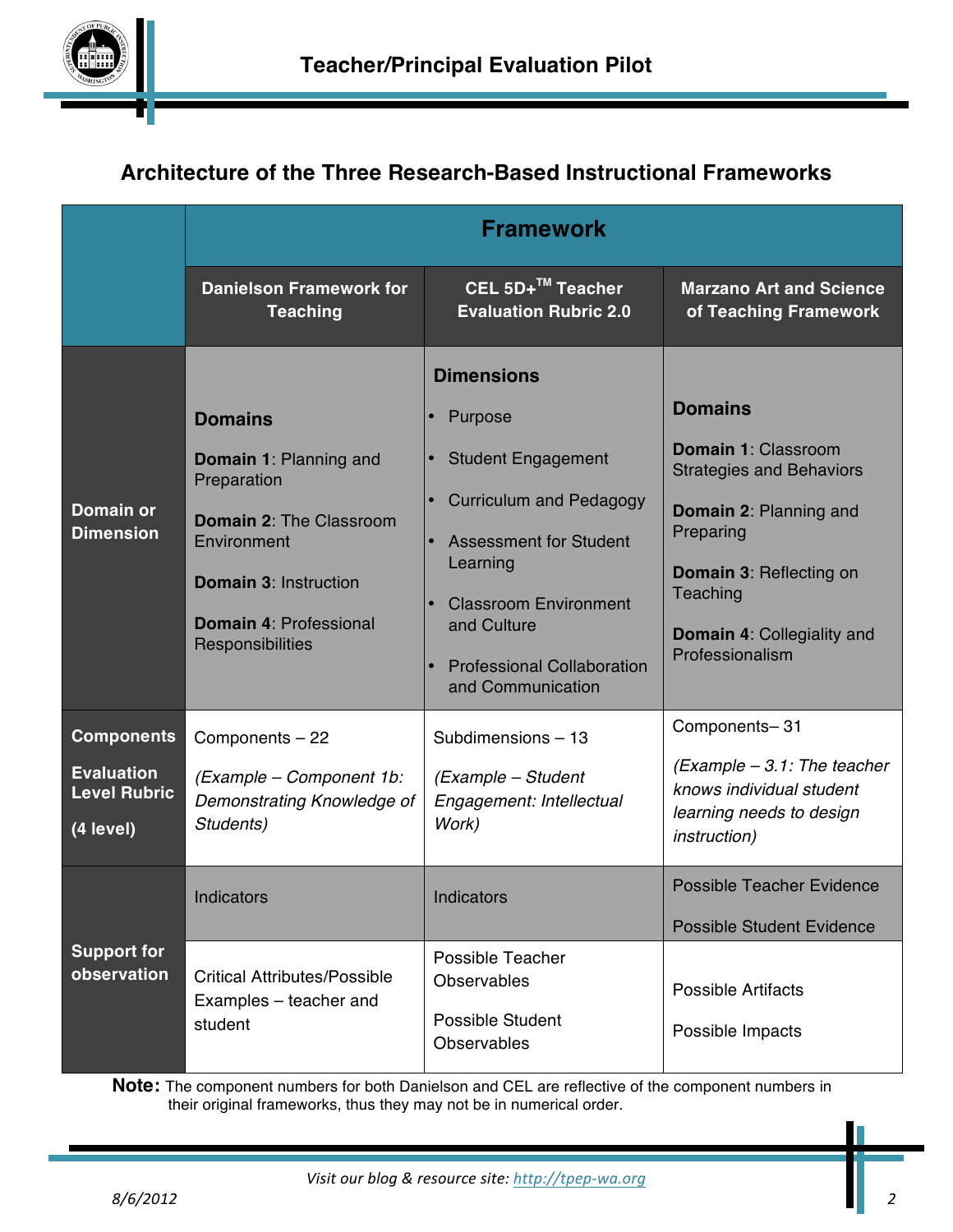

# **Criterion 1: Centering instruction on high expectations for student achievement**

# **Key Word: EXPECTATIONS**

**Definition:** *The teacher develops and communicates high expectations for student learning***.**

| <b>Danielson</b>                                     | <b>CEL 5D+</b>                                                                                                    | <b>Marzano</b>                                                                  |
|------------------------------------------------------|-------------------------------------------------------------------------------------------------------------------|---------------------------------------------------------------------------------|
|                                                      | <b>Purpose</b>                                                                                                    |                                                                                 |
| <b>Domain 2: The Classroom</b><br><b>Environment</b> | <b>P1:</b> Connection to standards,<br>broader purpose and<br>transferable skill<br>P4: Communication of learning | <b>Component 1.1: Providing</b><br>Clear Learning Goals and<br>Scales (Rubrics) |
| 2b: Establishing a Culture for                       | target(s)                                                                                                         | <b>Component 1.2: Celebrating</b>                                               |
| Learning                                             | <b>P5:</b> Success criteria and<br>performance task(s)                                                            | <b>Success</b><br><b>Component 1.3:</b>                                         |
| <b>Domain 3: Instruction</b>                         | <b>Student Engagement</b>                                                                                         | Understanding Students'<br>Interests and Backgrounds                            |
| <b>3a:</b> Communicating with<br><b>Students</b>     | <b>SE3:</b> Work of high cognitive<br>demand                                                                      | <b>Component 1.4:</b><br>Demonstrating Value and                                |
| 3c: Engaging Students in<br>Learning                 | <b>Classroom Environment &amp;</b><br><b>Culture</b>                                                              | <b>Respect for Low Expectancy</b><br><b>Students</b>                            |
|                                                      | <b>CEC3: Discussion,</b><br>collaboration and accountability                                                      |                                                                                 |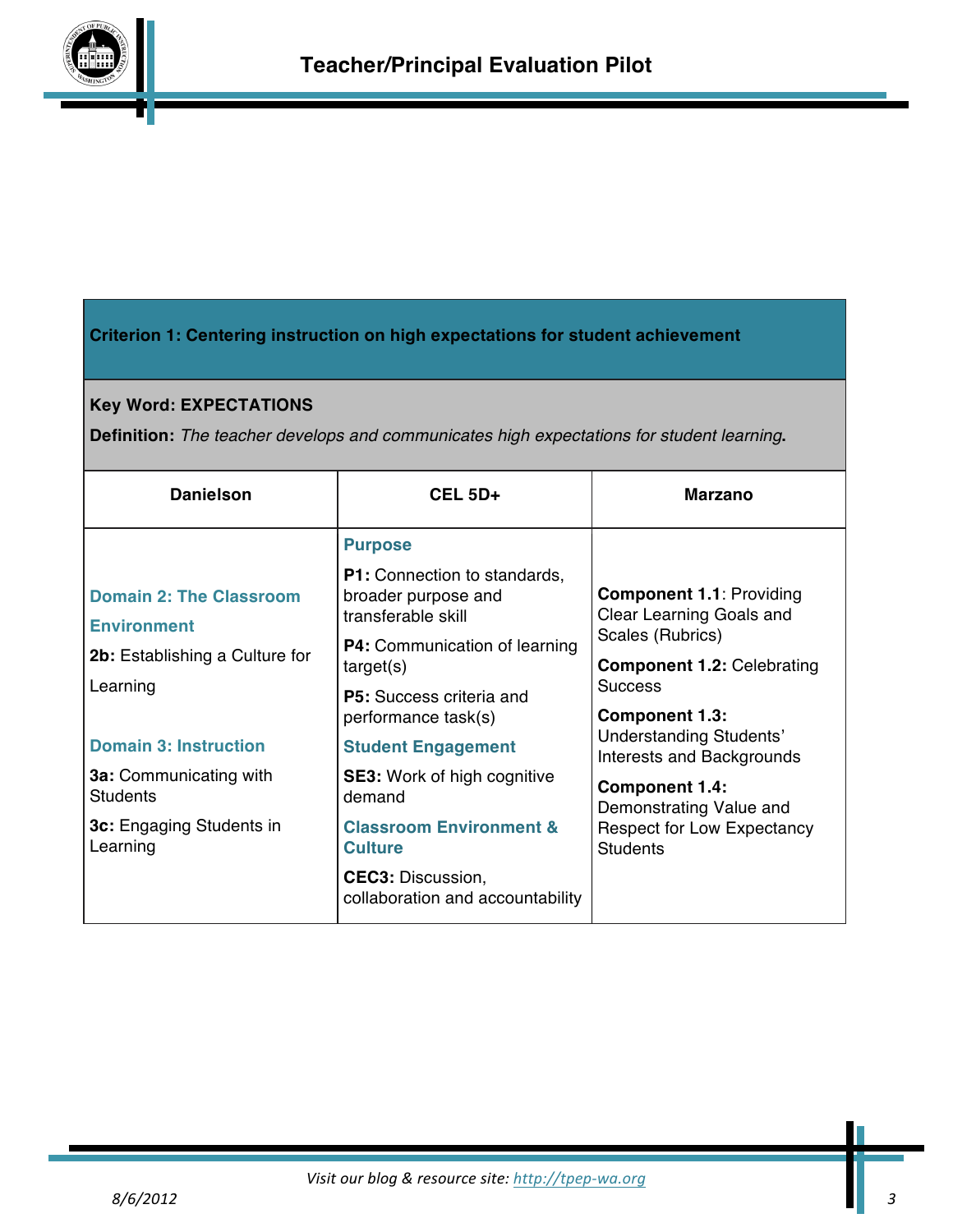

## **Criterion 2: Demonstrating effective teaching practices.**

## **Key word: INSTRUCTION**

**Definition:** *The teacher uses research-based instructional practices to meet the needs of all students.*

| <b>Danielson</b>                                                 | CEL <sub>5D+</sub>                                                                           | <b>Marzano</b>                                                                                     |
|------------------------------------------------------------------|----------------------------------------------------------------------------------------------|----------------------------------------------------------------------------------------------------|
|                                                                  |                                                                                              | <b>Component 2.1: Interacting</b><br>with New Knowledge                                            |
|                                                                  |                                                                                              | <b>Component 2.2: Organizing</b><br>Students to Practice and<br>Deepen Knowledge                   |
|                                                                  | <b>Student Engagement</b>                                                                    | <b>Component 2.3: Organizing</b><br><b>Students for Cognitively</b><br><b>Complex Tasks</b>        |
| <b>Domain 3: Instruction</b>                                     | <b>SE1:</b> Quality of questioning                                                           | <b>Component 2.4: Asking</b>                                                                       |
| <b>3b:</b> Using Questioning and<br><b>Discussion Techniques</b> | <b>SE5</b> : Expectation, support and<br>opportunity for participation<br>and meaning making | Questions of Low Expectancy<br><b>Students</b>                                                     |
| <b>Domain 4: Professional</b>                                    | <b>SE6:</b> Substance of student talk                                                        | <b>Component 2.5: Probing</b><br><b>Incorrect Answers with Low</b>                                 |
| <b>Responsibilities</b>                                          | <b>Curriculum &amp; Pedagogy</b>                                                             | <b>Expectancy Students</b>                                                                         |
| 4a: Reflecting on Teaching                                       | <b>CP6:</b> Scaffolds the task                                                               | <b>Component 2.6: Noticing</b>                                                                     |
|                                                                  | <b>CP7:</b> Gradual release of<br>responsibility                                             | when Students are Not<br>Engaged                                                                   |
|                                                                  |                                                                                              | <b>Component 2.7: Using and</b><br>Applying Academic<br>Vocabulary                                 |
|                                                                  |                                                                                              | <b>Component 2.8: Evaluating</b><br><b>Effectiveness of Individual</b><br><b>Lessons and Units</b> |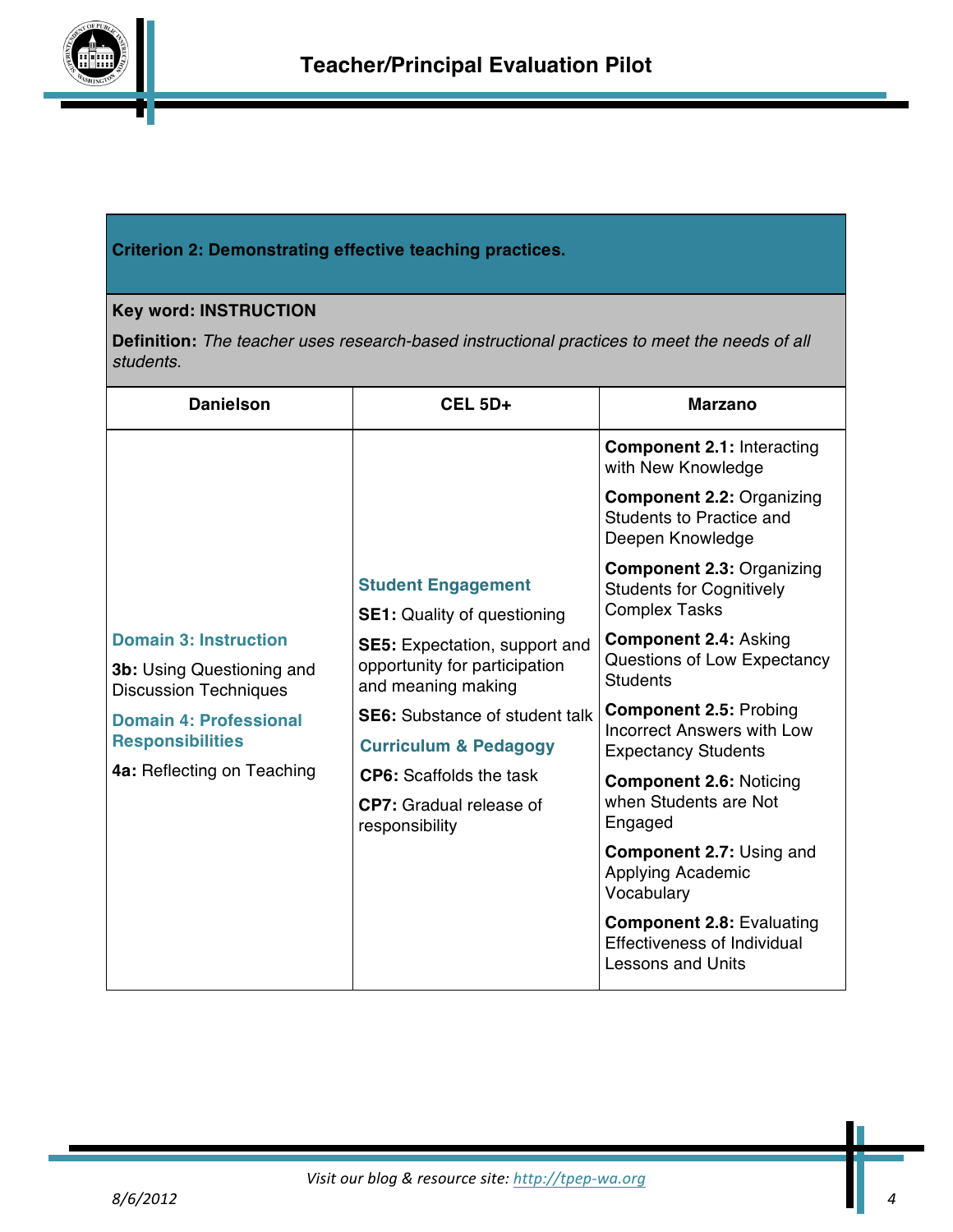

## **Criterion 3: Recognizing individual student learning needs and developing strategies to address those needs.**

### **Key word: DIFFERENTIATION**

**Definition:** *The teacher acquires and uses specific knowledge about students' cultural, individual intellectual and social development and uses that knowledge to adjust their practice by employing strategies that advance student learning.*

| <b>Danielson</b>                                                                    | <b>CEL 5D+</b>                                                           | <b>Marzano</b>                                                       |
|-------------------------------------------------------------------------------------|--------------------------------------------------------------------------|----------------------------------------------------------------------|
|                                                                                     | <b>Purpose</b>                                                           |                                                                      |
| Domain 1: Planning and                                                              | <b>P3:</b> Teaching point(s) are<br>based on students' learning<br>needs |                                                                      |
| <b>Preparation</b>                                                                  | <b>Student Engagement</b>                                                | <b>Component 3.1: Effective</b>                                      |
| <b>1b:</b> Demonstrating Knowledge                                                  | <b>SE2:</b> Ownership of learning                                        | Scaffolding of Information<br><b>Within Lessons</b>                  |
| of Students                                                                         | <b>SE4:</b> Strategies that capitalize<br>on learning needs of students  |                                                                      |
| <b>Domain 3: Instruction</b>                                                        | <b>Curriculum &amp; Pedagogy</b>                                         | <b>Component 3.2: Planning and</b><br>Preparing for the Needs of All |
| <b>3e: Demonstrating Flexibility</b>                                                | <b>CP5:</b> Differentiated instruction                                   | <b>Students</b>                                                      |
| and Responsiveness                                                                  | <b>Assessment for Student</b><br><b>Learning</b>                         |                                                                      |
|                                                                                     | A6: Teacher use of formative<br>assessment data                          |                                                                      |
| <b>Student Growth 3.1:</b> Establish Student Growth Goal(s) - Individual Student(s) |                                                                          |                                                                      |

**Student Growth 3.2:** Achievement of Student Growth Goal(s) - Individual Student(s)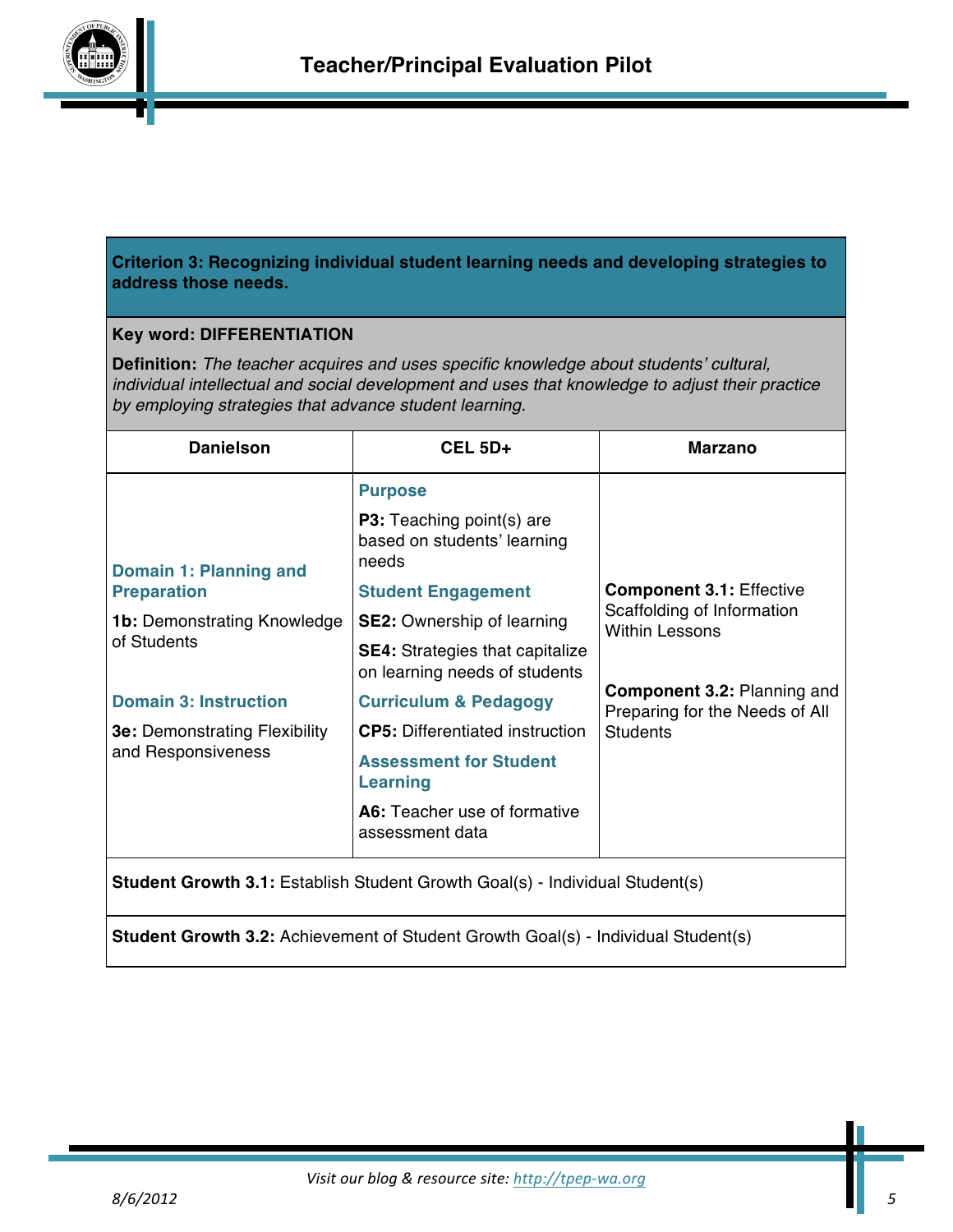

## **Criterion 4: Providing clear and intentional focus on subject matter content and curriculum.**

## **Key Word: CONTENT KNOWLEDGE**

**Definition:** *The teacher uses content area knowledge, learning standards, appropriate pedagogy and resources to design and deliver curricula, instruction to impact student learning.*

| <b>Danielson</b>                                              | $CEL$ 5D+                                                     | <b>Marzano</b>                                                                |
|---------------------------------------------------------------|---------------------------------------------------------------|-------------------------------------------------------------------------------|
|                                                               | <b>Purpose</b>                                                |                                                                               |
| Domain 1: Planning and<br><b>Preparation</b>                  | <b>P2:</b> Connection to previous<br>and future lessons       |                                                                               |
| <b>1a: Demonstrating Knowledge</b><br>of Content and Pedagogy | <b>Curriculum &amp; Pedagogy</b>                              | <b>Component 4.1: Attention to</b><br><b>Established Content</b><br>Standards |
| <b>1c:</b> Setting Instructional<br>Outcomes                  | <b>CP1:</b> Alignment of instructional<br>materials and tasks |                                                                               |
| <b>1d: Demonstrating Knowledge</b><br>of Resources            | <b>CP2:</b> Discipline-specific<br>conceptual understanding   | <b>Component 4.2: Use of</b><br>Available Resources and<br>Technology         |
| <b>1e: Designing Coherent</b><br>Instruction                  | <b>CP3: Pedagogical content</b><br>knowledge                  |                                                                               |
|                                                               | <b>CP4:</b> Teacher knowledge of<br>content                   |                                                                               |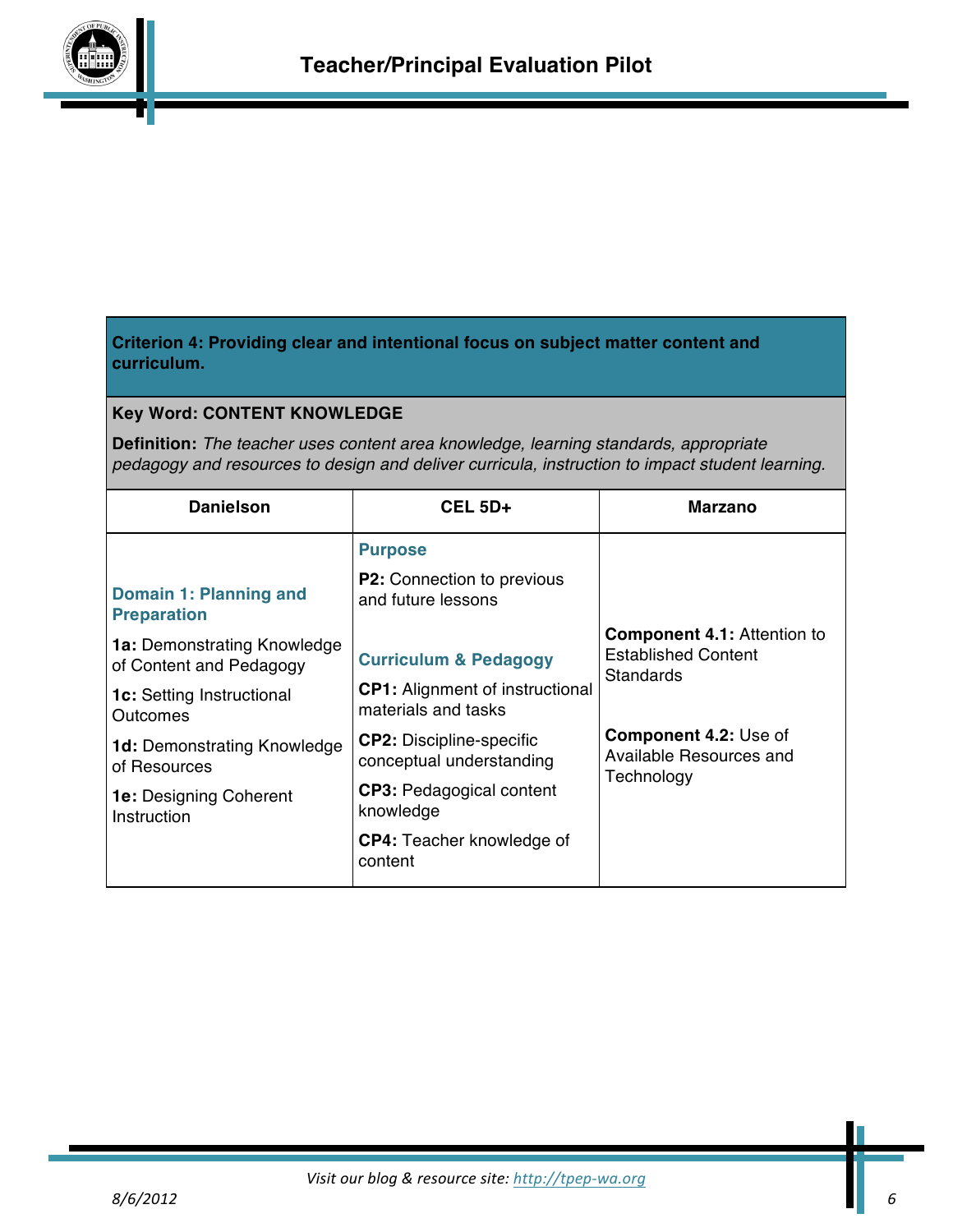

## **Criterion 5: Fostering and managing a safe, positive learning environment.**

#### **Key word: LEARNING ENVIRONMENT**

**Definition:** *The teacher fosters and manages a safe and inclusive learning environment that takes into account: physical, emotional and intellectual well-being.*

| <b>Danielson</b>                                                                                                                                                                                                                         | $CEL 5D+$                                                                                                                                                                                                                                                                                                  | <b>Marzano</b>                                                                                                                                                                                                                                                                                                                                                                                             |
|------------------------------------------------------------------------------------------------------------------------------------------------------------------------------------------------------------------------------------------|------------------------------------------------------------------------------------------------------------------------------------------------------------------------------------------------------------------------------------------------------------------------------------------------------------|------------------------------------------------------------------------------------------------------------------------------------------------------------------------------------------------------------------------------------------------------------------------------------------------------------------------------------------------------------------------------------------------------------|
|                                                                                                                                                                                                                                          |                                                                                                                                                                                                                                                                                                            | <b>Component 5.1: Organizing</b><br>the Physical Layout of the<br>Classroom                                                                                                                                                                                                                                                                                                                                |
| <b>Domain 2: The Classroom</b><br><b>Environment</b><br>2a: Creating an Environment of<br><b>Respect and Rapport</b><br>2c: Managing Classroom<br>Procedures<br>2d: Managing Student<br><b>Behavior</b><br>2e: Organizing Physical Space | <b>Classroom Environment &amp;</b><br><b>Culture</b><br><b>CEC1:</b> Arrangement of<br>classroom<br><b>CEC2:</b> Accessibility and use of<br>materials<br><b>CEC4:</b> Use of learning time<br><b>CEC5:</b> Managing student<br>behavior<br><b>CEC6:</b> Student status<br><b>CEC7:</b> Norms for learning | <b>Component 5.2: Reviewing</b><br><b>Expectations to Rules and</b><br>Procedures<br><b>Component 5.3:</b><br>Demonstrating "Withitness"<br><b>Component 5.4: Applying</b><br>Consequences for Lack of<br>Adherence to Rules and<br>Procedures<br><b>Component 5.5:</b><br>Acknowledging Adherence to<br><b>Rules and Procedures</b><br><b>Component 5.6: Displaying</b><br><b>Objectivity and Control</b> |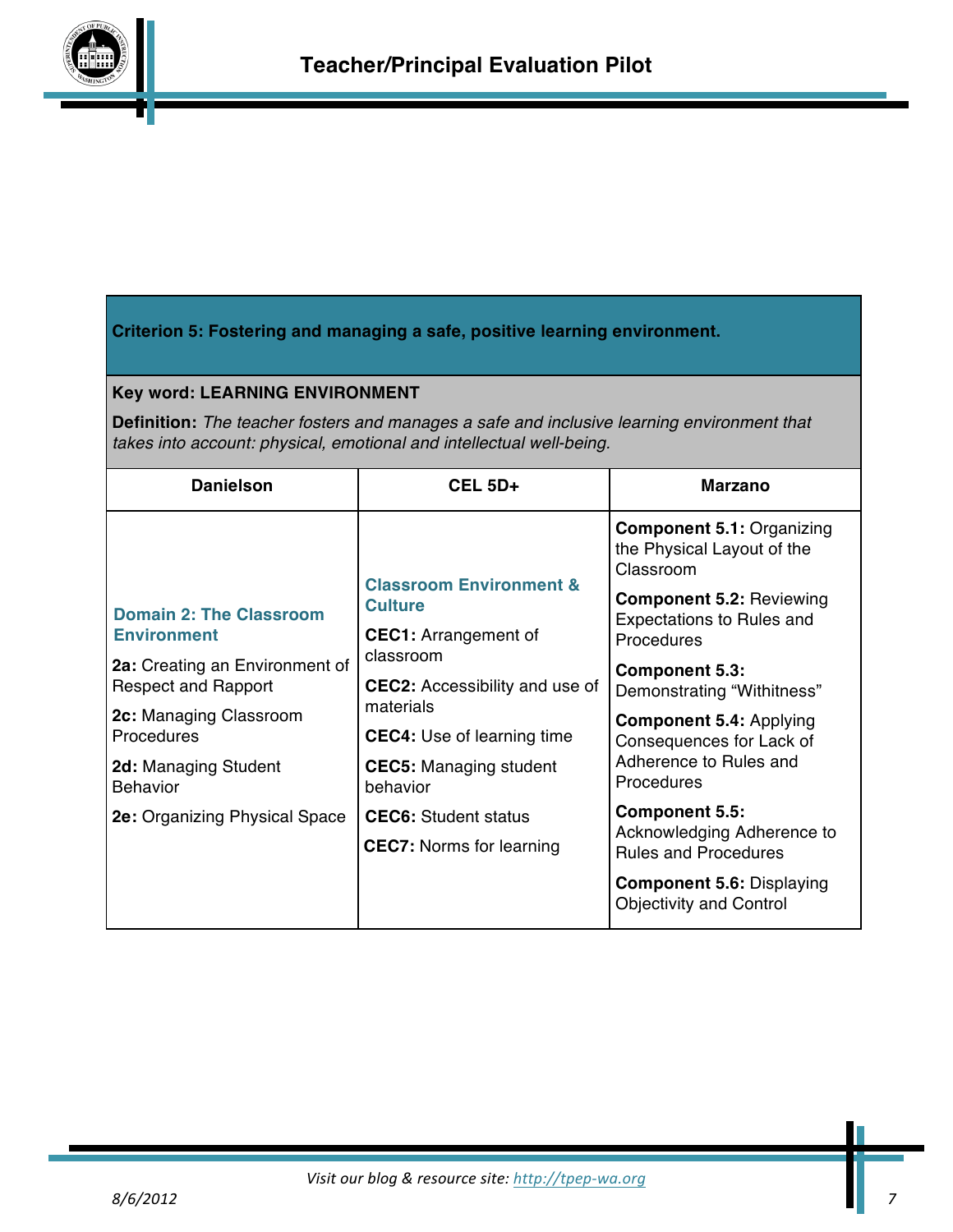

#### **Criterion 6: Using multiple student data elements to modify instruction and improve student learning.**

#### **Key word: ASSESSMENT**

**Definition:** *The teacher uses multiple data elements (both formative and summative) to plan, inform and adjust instruction and evaluate student learning.*

| <b>Danielson</b>                                                                                                                                                                                                                                                                                                                                                                  | <b>CEL 5D+</b>                                                                                                              | <b>Marzano</b>                                                                                                                          |
|-----------------------------------------------------------------------------------------------------------------------------------------------------------------------------------------------------------------------------------------------------------------------------------------------------------------------------------------------------------------------------------|-----------------------------------------------------------------------------------------------------------------------------|-----------------------------------------------------------------------------------------------------------------------------------------|
| Domain 1: Planning and<br><b>Preparation</b><br>1f: Designing Student<br>Assessments                                                                                                                                                                                                                                                                                              | <b>Assessment for Student</b><br><b>Learning</b><br>A1: Self-assessment of<br>learning connected to the<br>success criteria | <b>Component 6.1: Designing</b><br>Instruction Aligned to                                                                               |
| <b>Domain 3: Instruction</b><br>3d: Using Assessment in<br>Instruction                                                                                                                                                                                                                                                                                                            | A2: Demonstration of<br>learning<br><b>A3:</b> Formative assessment<br>opportunities                                        | Assessment<br><b>Component 6.2: Using</b><br><b>Multiple Data Elements</b><br><b>Component 6.3: Tracking</b><br><b>Student Progress</b> |
| <b>Domain 4: Professional</b><br><b>Responsibilities</b><br>4b: Maintaining Accurate<br>Records                                                                                                                                                                                                                                                                                   | A4: Collection systems for<br>formative assessment data<br>A5: Student use of<br>assessment data                            |                                                                                                                                         |
| $\bigcap$ $\bigcap$ $\bigcap$ $\bigcap$ $\bigcap$ $\bigcap$ $\bigcap$ $\bigcap$ $\bigcap$ $\bigcap$ $\bigcap$ $\bigcap$ $\bigcap$ $\bigcap$ $\bigcap$ $\bigcap$ $\bigcap$ $\bigcap$ $\bigcap$ $\bigcap$ $\bigcap$ $\bigcap$ $\bigcap$ $\bigcap$ $\bigcap$ $\bigcap$ $\bigcap$ $\bigcap$ $\bigcap$ $\bigcap$ $\bigcap$ $\bigcap$ $\bigcap$ $\bigcap$ $\bigcap$ $\bigcap$ $\bigcap$ |                                                                                                                             |                                                                                                                                         |

**Student Growth 6.1:** Establish Student Growth Goal(s) - Whole Class(es)

**Student Growth 6.2:** Achievement of Student Growth Goal(s) - Whole Class(es)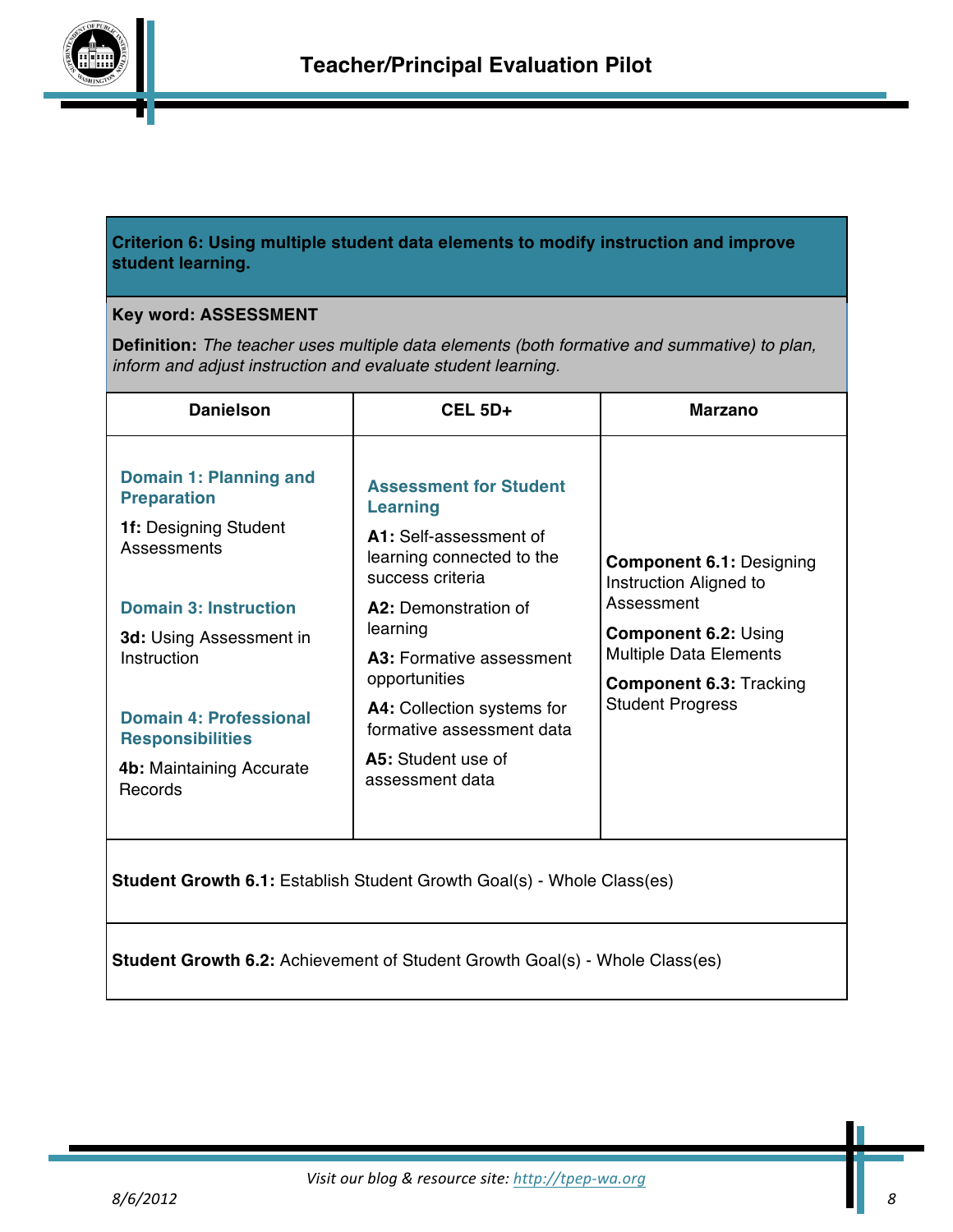

### **Criterion 7: Communicating and collaborating with parents and school community.**

### **Key word: FAMILIES AND COMMUNITY**

**Definition:** *The teacher communicates and collaborates with students, families and all educational stakeholders in an ethical and professional manner to promote student learning.*

| <b>Danielson</b>                                         | $CEL$ 5D+                                                                                     | <b>Marzano</b>                                                                                                                            |
|----------------------------------------------------------|-----------------------------------------------------------------------------------------------|-------------------------------------------------------------------------------------------------------------------------------------------|
| <b>Domain 4: Professional</b><br><b>Responsibilities</b> | <b>Professional Collaboration</b><br>& Communication<br><b>PCC3: Parents and</b><br>guardians | <b>Component 7.1: Promoting</b><br>Positive Interactions about<br>Students and Parents -<br>Courses, Programs and<br><b>School Events</b> |
| 4c: Communicating with<br><b>Families</b>                | <b>PCC4: Communication within</b><br>the school community about<br>student progress           | <b>Component 7.2: Promoting</b><br>Positive Interactions about<br>Students and Parents -<br>Timeliness and<br>Professionalism             |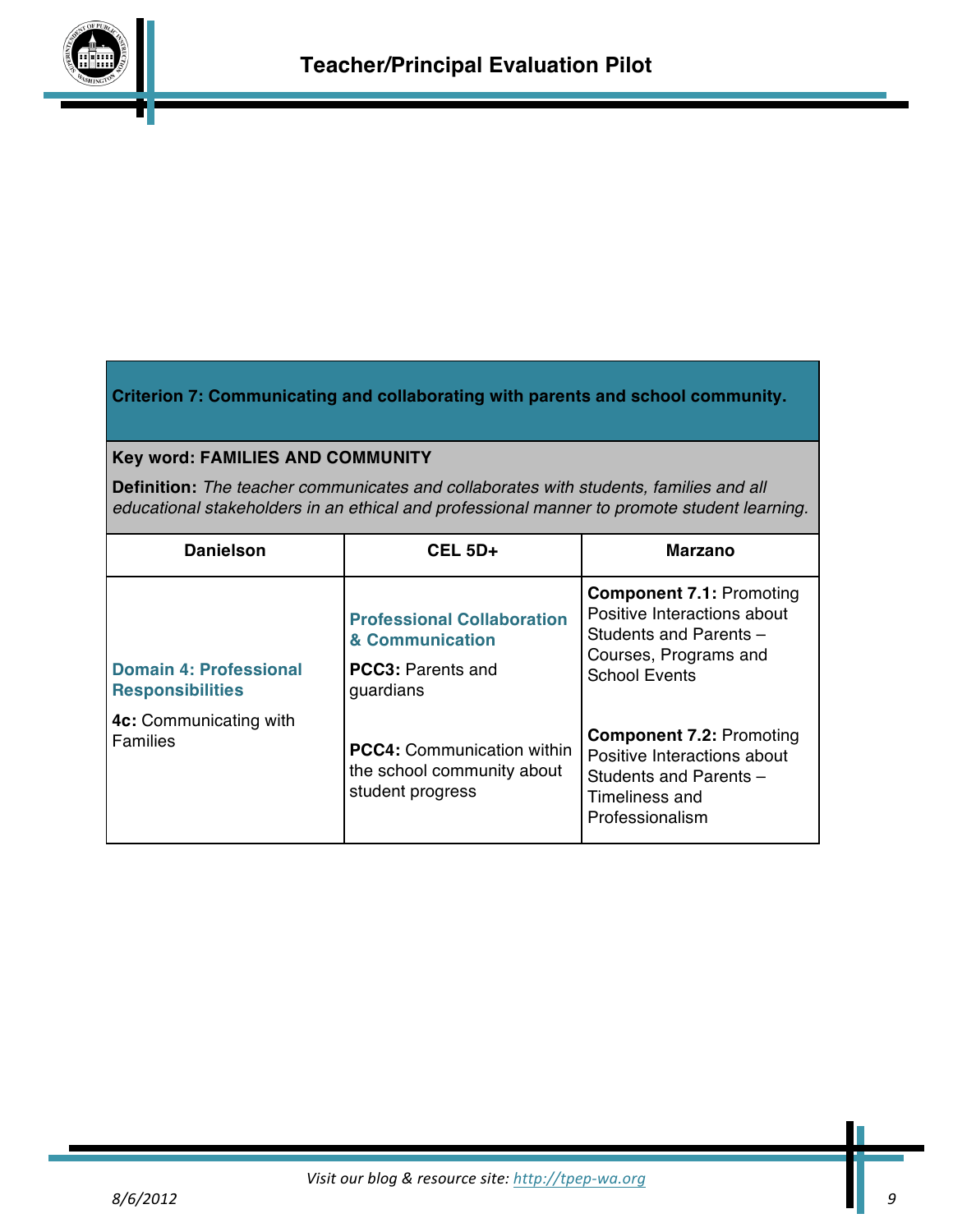

### **Criterion 8: Exhibiting collaborative and collegial practices focused on improving instructional practice and student learning**

### **Key word: PROFESSIONAL PRACTICE**

**Definition:** *The teacher participates collaboratively in the educational community to improve instruction, advance the knowledge and practice of teaching as a profession, and ultimately impact student learning.*

| <b>Danielson</b>                                                                                                                                       | <b>CEL 5D+</b>                                                                            | Marzano                                                                             |
|--------------------------------------------------------------------------------------------------------------------------------------------------------|-------------------------------------------------------------------------------------------|-------------------------------------------------------------------------------------|
|                                                                                                                                                        | <b>Professional Collaboration</b><br>& Communication                                      | <b>Component 8.1: Seeking</b><br>Mentorship for Areas of Need<br>or Interest        |
| Domain 4: Professional<br><b>Responsibilities</b>                                                                                                      | <b>PCC1:</b> Collaboration with<br>peers and administrators to                            | <b>Component 8.2: Promoting</b><br>Positive Interactions with                       |
| 4d: Participating in a                                                                                                                                 | improve student learning                                                                  | Colleagues                                                                          |
| <b>Professional Community</b><br>4e: Growing and Developing<br>Professionally                                                                          | <b>PCC2: Professional and</b><br>collegial relationships<br><b>PCC5:</b> Supports school, | <b>Component 8.3:</b><br>Participating in District and<br><b>School Initiatives</b> |
| 4f: Showing Professionalism                                                                                                                            | district, and state curriculum,<br>policy and initiatives                                 | <b>Component 8.4: Monitoring</b><br>Progress Relative to the                        |
|                                                                                                                                                        | <b>PCC6:</b> Ethics and advocacy                                                          | Professional Growth and<br>Development Plan                                         |
| <b>Student Growth 8.1:</b> Establish Student Growth Goal(s), Implement, and Monitor Growth<br>Grade-level, Subject matter, or other Instructional Team |                                                                                           |                                                                                     |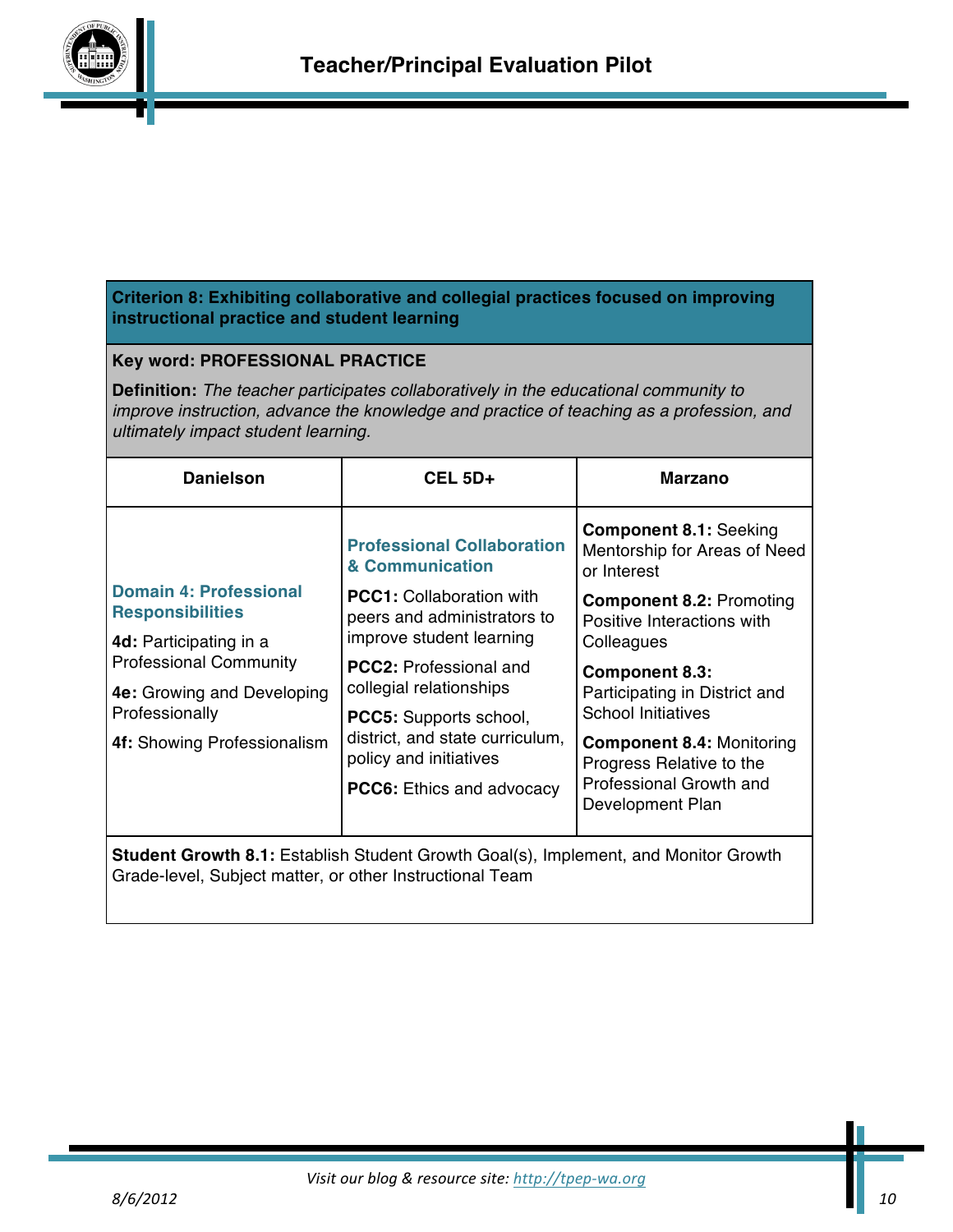# **Document Background**

#### *September 2010-July 2011 Operationalizing the 8 Washington State Teacher Criteria*

Between August 2010 and June 2011, the TPEP districts defined the new teacher evaluation criteria (RCW 28A.405.100 2(b)). This work was published in the July 2011 TPEP legislative report (http://tpep.files.wordpress.com/2011/07/tpep\_leg\_report-july\_2011\_full.pdf).

The TPEP districts continued to build their models by mapping their chosen instructional framework back to the 8 Washington State Teacher Criteria. This alignment of each framework back to the "State 8" was done with the input of the instructional framework authors and TPEP districts' involvement.

#### *July 2011-September 2011 Three Frameworks*

Under the direction of the TPEP steering committee, another round of grants were awarded to 65 districts (Regional Implementation Grants) to begin the process of determining the components and implementation plan for their teacher and principal evaluation systems. These districts were not selected to replicate the work of the TPEP pilots, but to begin the same important decision making process around the components of a new comprehensive evaluation model based on both accountability and professional growth. Within the RIG process, districts are given 3 options (Danielson, Marzano and CEL 5D+) for the instructional framework component of their new evaluation model.

#### *October-November 2011 Alignment of Frameworks to the Washington State Teacher Criteria ("State 8")*

While the work of aligning **each** *individual* framework back to the "State 8" was complete, the alignment across the frameworks and final draft of the definitions accompanying each criterion was still work to finalize. This work is important for two specific reasons:

1. In order for the state to be assured there is consistency and commonality across the individual district systems, an alignment across the three instructional frameworks back to a common understanding of the state criteria was established.

2. In order for RIG districts to be deliberate in their selection of an instructional framework having the alignment and clear definitions of the criterion is critical to their collaborative district process in analyzing and ultimately selecting an instructional framework that will serve as the foundation of their system.

A committee convened and completed this alignment work on November  $1<sup>st</sup>$ , 2011. This committee was comprised of practitioners representing each of the three instructional frameworks.

#### *September 2011-July 2012 Student Growth*

In September 2011, OSPI and the TPEP steering committee initiated a student growth committee to analyze the incorporation of student growth in the evaluation model underway. In the spring, ESSB 5895 outlined more specifically the requirements of student growth and the committee responded by creating rubrics specifically aligned to "three of the evaluation criteria."

- *Criterion 3 - Individual Student(s)*
- *Criterion 6 - Whole Class(es)*
- *Criterion 8 - Grade -level, Subject matter, or other Instructional Team*